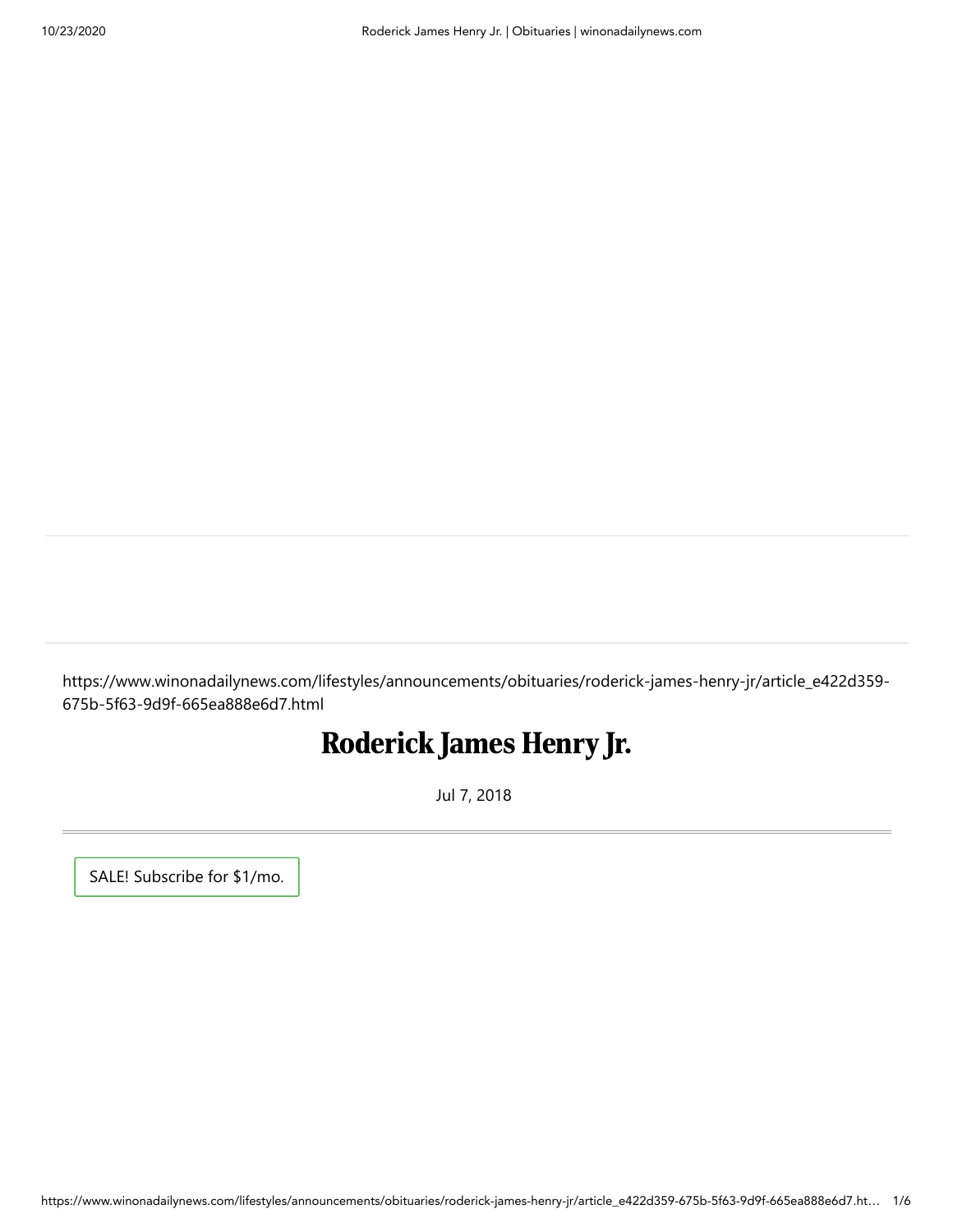

 $\mathbf{R}^{\circ}_{E}$ oderick Henry Jr., 91, of Winona died Friday, June 29, 2018, at St. Anne Extended Health Care.

He was born to Roderick Sr. and Dorothy (Schmaus) Henry Feb. 18, 1927, in Ponsford, Minn.

Roderick Jr. was a member of the Minnesota Chippewa Tribe White Earth Nation and grew up on the reservation. He attended Ponemah and Red Lake Indian Schools. He graduated from Bemidji High School.

In 1945, Roderick enlisted in the Navy. After completing boot camp at Great Lakes Naval Base, and medic school at San Diego, he was assigned to Millington Naval Hospital in Memphis, Tenn. He served as a scrub nurse in the operating rooms, treating marines from the Battles of Iwo Jima and Okinawa. He was honorably discharged in September 1946. He enrolled at Bemidji State College and met his future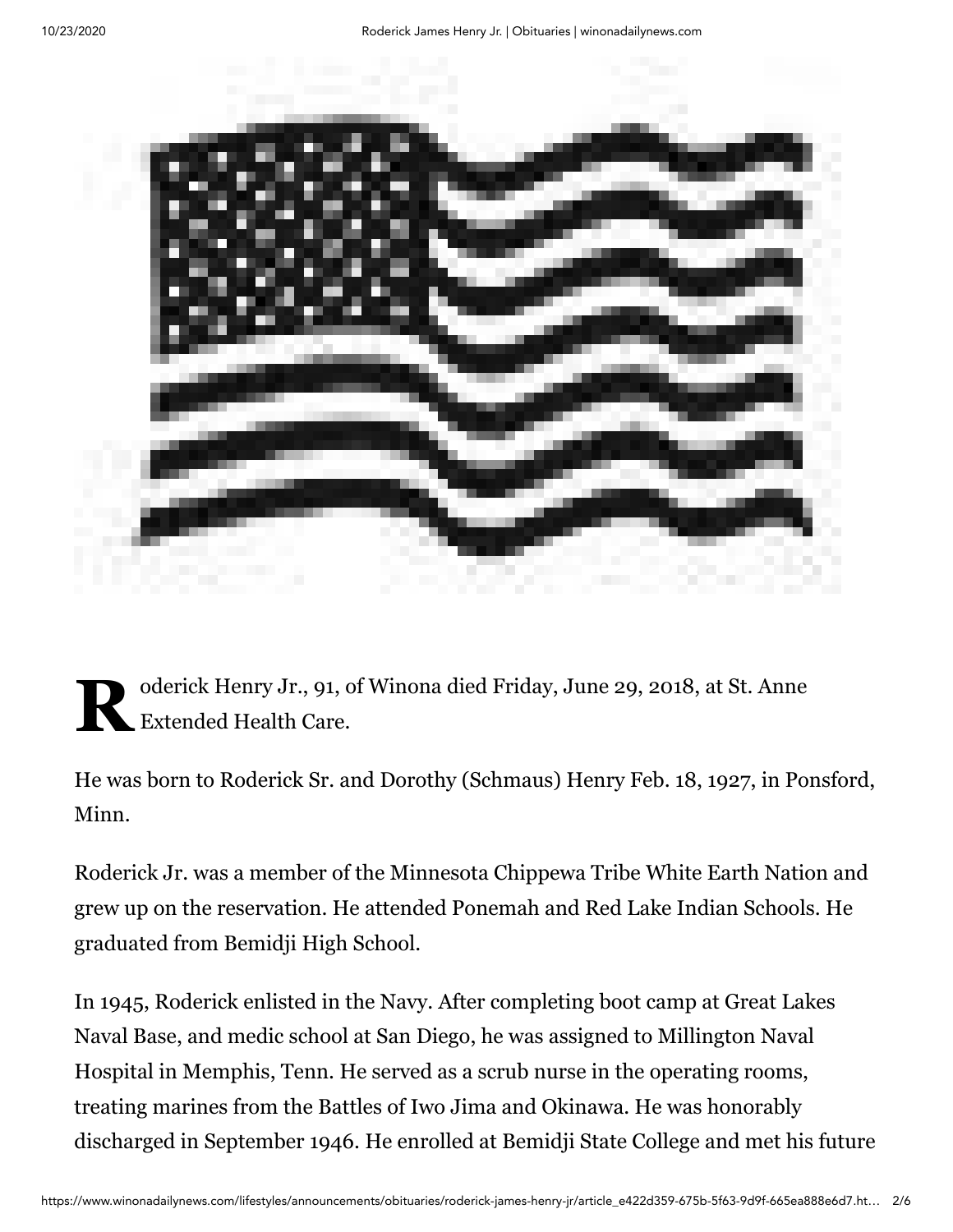wife, Ernestine Miller. They married in 1948 and moved to Minneapolis, where Rod attended railroad school. Rod and his family moved to Muncie, Ind., where he worked for Nickel Plate Railroad as a telegrapher, teletypist and dispatcher. While working for the railroad, Rod completed a bachelor of science degree at Ball State Teachers' College in 1956. He started teaching in Muncie Public Schools in 1957 and continued working for the railroad during the summers. Rod earned a master's degree in social studies from Ball State in 1959.

Rod was hired as a history professor at Winona State University in 1963. He continued his own education, taking two years of graduate courses at University of Minnesota.

Prior to the enactment of the Public Employees Labor Relations Act, Rod served two years as vice president and two years as president of the Inter-Faculty Organization (IFO). He represented Winona State faculty in negotiating the first masters contract. He was elected several times as president of the faculty senate and served many times as head of the history department at WSU. In 1973, with the advice of attorney Duane Peterson, Rod designed and established the bachelor's degree paralegal program at WSU. He retired from WSU in 1991.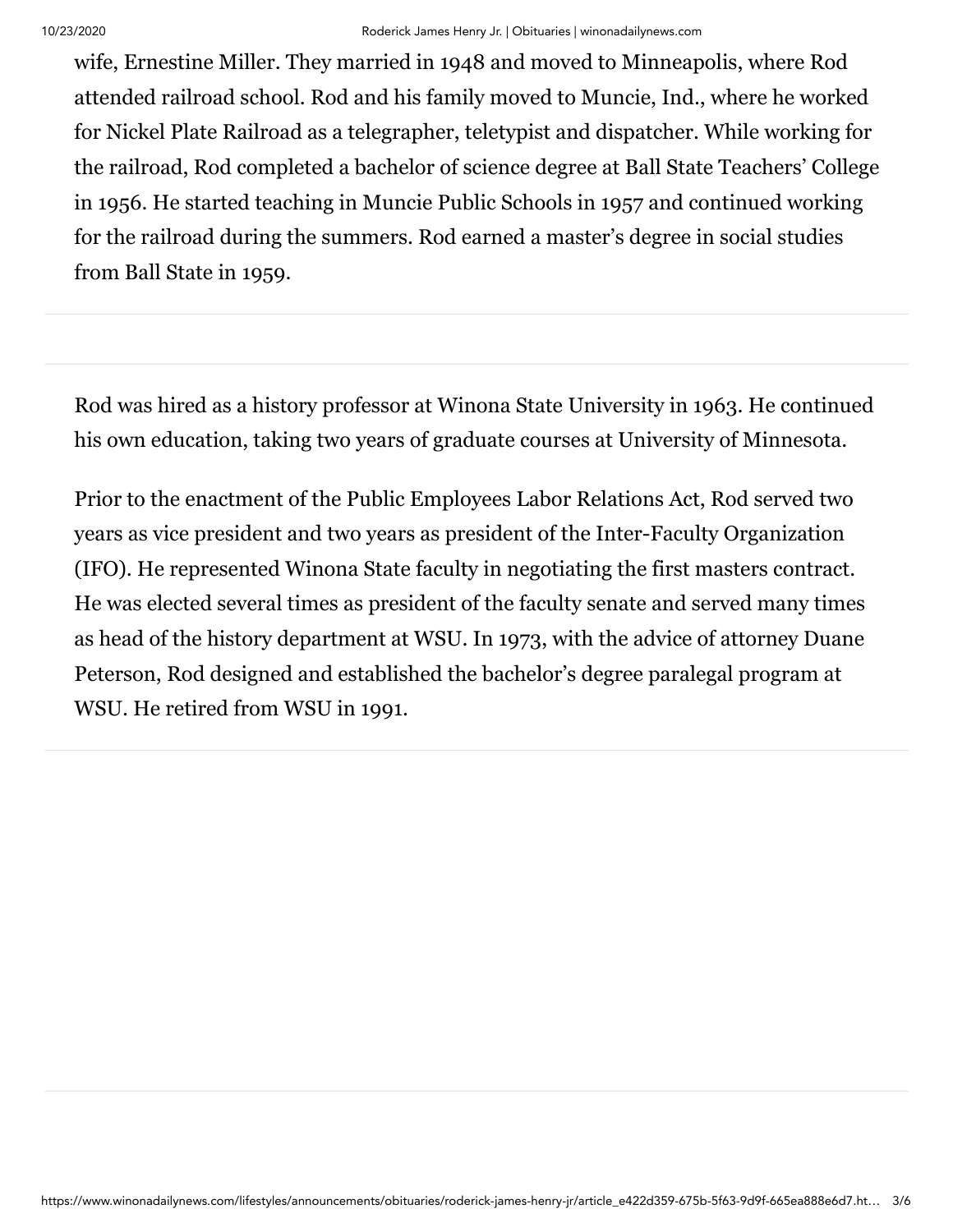Rod enjoyed playing his guitar and singing. He loved Minnesota, particularly Winona and did not hesitate to tell people it is the greatest place in the U.S.A. Rod believed knowledge is a thirst to live, know the unknown and believe in the ultimate goodness of mankind.

He is survived by his daughter, Eileen (Milton) Bohn; adopted son, Mark Henry; daughter-in-law, Jill (VanAlstine) Henry; seven grandchildren; five greatgrandchildren; his siblings, John Henry, Mary Ellen Olson and Dorothy "Mike" (Don) Carey.

He was preceded in death by his parents; his wife of 63 years, Ernestine; son, Steven Henry; siblings, Douglas Henry, Betty Beliveau and Terry Dean Henry.

Services and interment will be privately held. In celebration of Rod's life, the family will hold a gathering and luncheon from 11 a.m. to 1 p.m. Saturday, Aug. 4, at the Leon J. Wetzel American Legion Post 9.

The family gives special thanks to the staff at Sugarloaf Assisted Living, doctors, nurses and aides, at Winona Health and St. Anne Extended Healthcare.

In lieu of flowers, memorials can be directed to WSU Foundation, Steven R. Henry Endowment Fund, or donor's choice.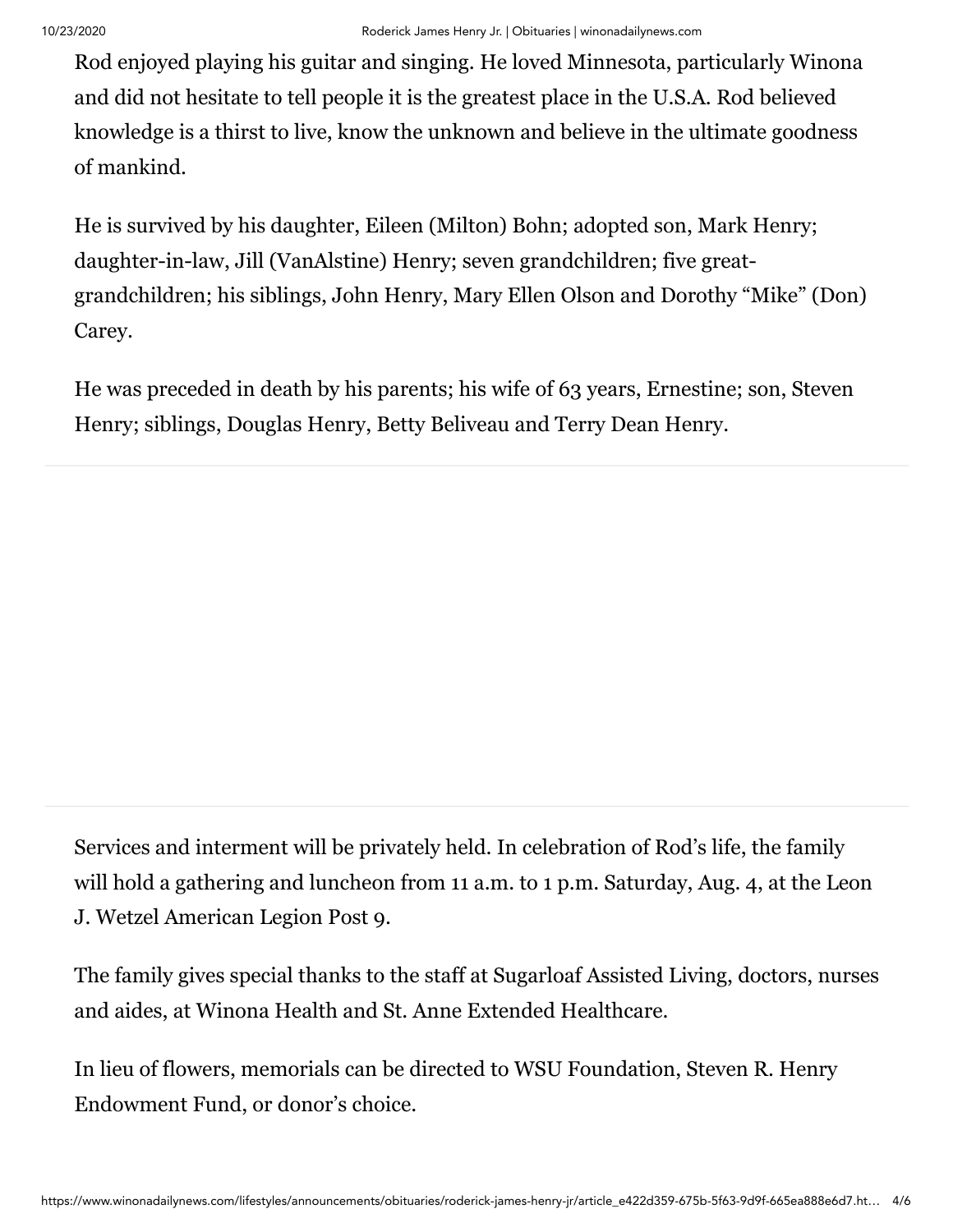Services entrusted to Fawcett-Junker Funeral Home, Winona, and Fountain City, Wis. [Words of sympathy or remembrance may be left at](http://www.fawcett-junkerfuneralhome.com/) **www.fawcettjunkerfuneralhome.com**.



Henry Jr.

## **[Barbara Ulrich](https://www.winonadailynews.com/users/profile/Barbara%20Ulrich)**